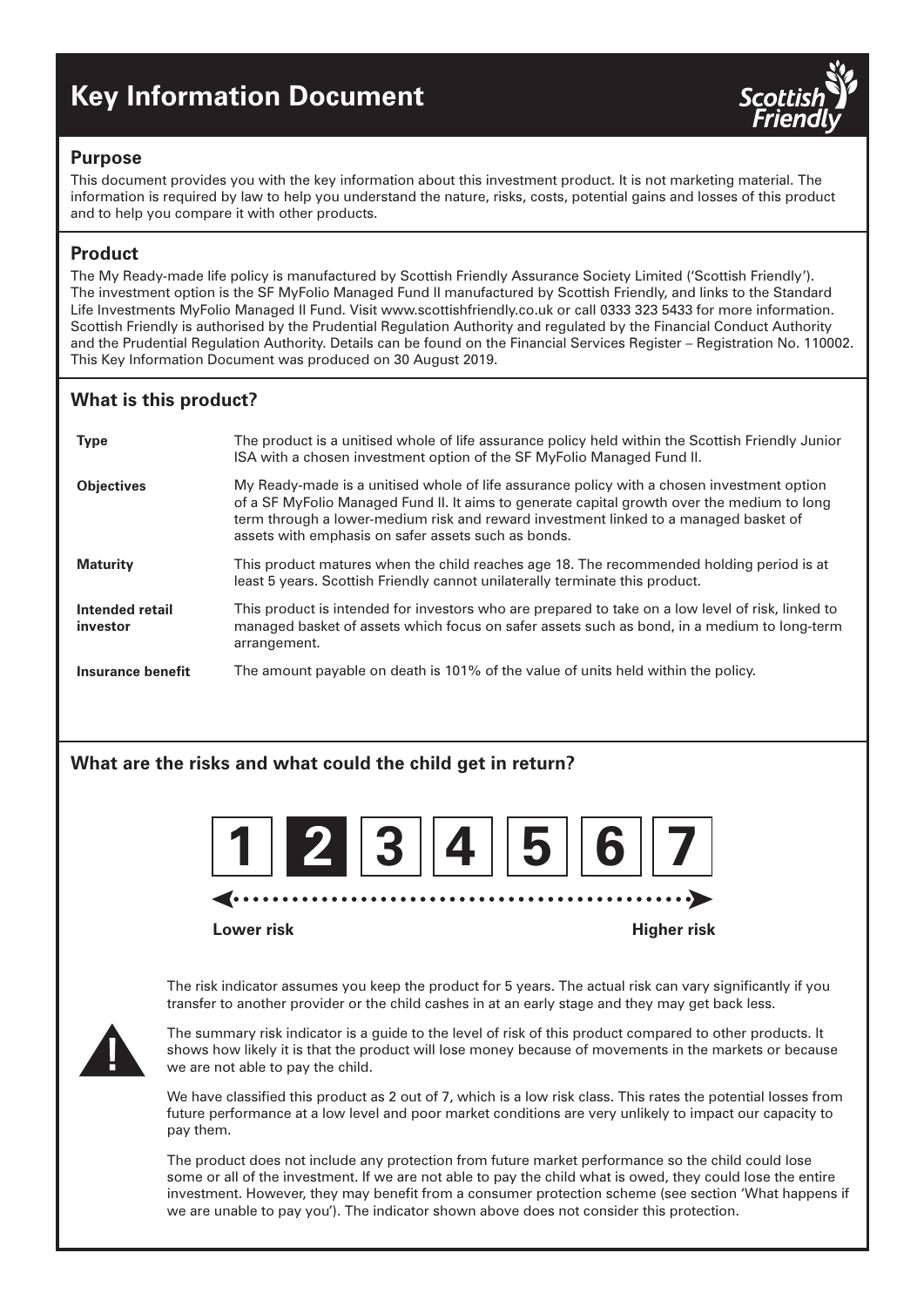| <b>Investment</b>         | £10,000                                                      | 1 Year    | 3 Years  | 5 Years<br>(Recommended<br>holding period) |
|---------------------------|--------------------------------------------------------------|-----------|----------|--------------------------------------------|
| <b>Survival scenarios</b> |                                                              |           |          |                                            |
| <b>Stress</b>             | What the child might get back after costs                    | £8,139    | £8,460   | £8,044                                     |
|                           | Average return each year                                     | $-18.61%$ | $-5.42%$ | $-4.26%$                                   |
| <b>Unfavourable</b>       | What the child might get back after costs                    | £9,782    | £10,029  | £10,411                                    |
|                           | Average return each year                                     | $-2.18%$  | 0.10%    | 0.81%                                      |
| <b>Moderate</b>           | What the child might get back after costs                    | £10,331   | £11,022  | £11,759                                    |
|                           | Average return each year                                     | 3.31%     | $3.30\%$ | 3.29%                                      |
| <b>Favourable</b>         | What the child might get back after costs                    | £10,903   | £12,104  | £13,271                                    |
|                           | Average return each year                                     | $9.03\%$  | 6.57%    | 5.82%                                      |
| <b>Death scenario</b>     |                                                              |           |          |                                            |
| <b>Insured event</b>      | What the child's beneficiaries might get<br>back after costs | £10,434   | £11,132  | £11.877                                    |

This table shows the money the child could get back over the next 5 years, under different scenarios, assuming that you invest £10,000. The scenarios shown illustrate how your investment could perform. You can compare them with the scenarios of other products. The scenarios presented are an estimate of future performance based on evidence from the past on how the value of this investment varies, and are not an exact indicator. What the child gets will vary depending on how the market performs and how long you keep the product. The stress scenario shows what the child might get back in extreme market circumstances, and it does not take into account the situation where we are not able to pay them.

The figures shown include all the costs of the product itself. The figures do not take into account their personal tax situation, which may also affect how much they get back. The maximum loss would be that they lose all of the investment.

# **What happens if Scottish Friendly is unable to pay out?**

If you buy a policy with Scottish Friendly and we cannot pay the full amount due, the child may be entitled to compensation under the Financial Services Compensation Scheme. The maximum level of compensation for claims against firms declared in default is 100% of the claim with no upper limit.

# **What are the costs?**

The Reduction in Yield (RIY) shows what impact the total costs you pay will have on the investment return the child might get. The total costs take into account one-off, ongoing and incidental costs.

The amounts shown here are the cumulative costs of the product itself, for three different holding periods. They include potential early exit penalties. The figures assume you invest £10,000 at outset. The figures are estimates and may change in the future.

#### **Table 1: Costs over time**

The person selling you or advising you about this product may charge you other costs. If so, we will provide you with information about these costs and show you the impact that all costs will have on your investment over time.

| E10,000                         | 1 year  | 3 years | If you cash in after If you cash in after If you cash in after 5 years<br>(the recommended holding<br>period) |
|---------------------------------|---------|---------|---------------------------------------------------------------------------------------------------------------|
| <b>Total costs</b>              | £202    | £661    | £1,198                                                                                                        |
| Impact on return (RIY) per year | $2.0\%$ | $2.0\%$ | $2.0\%$                                                                                                       |